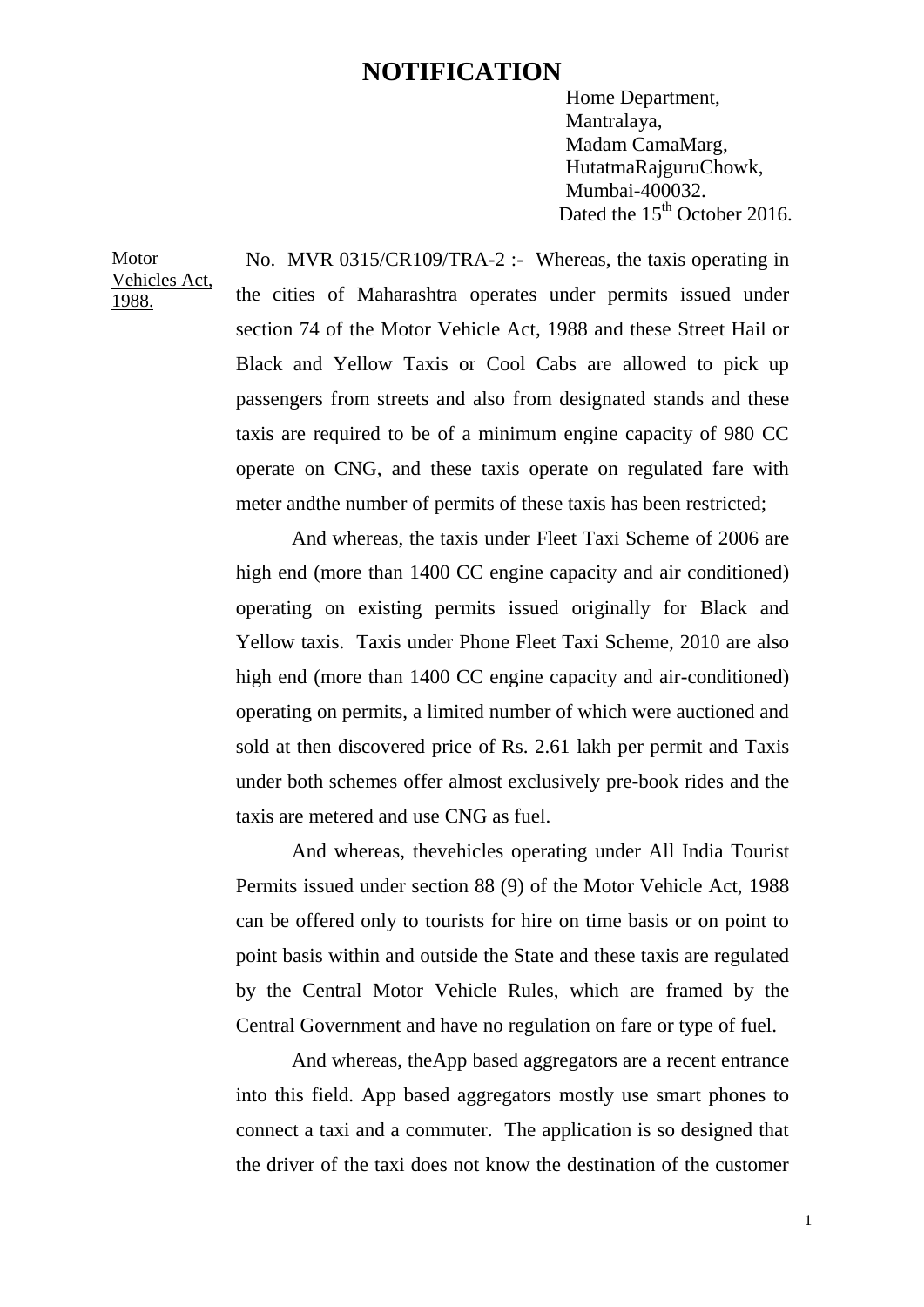nor does he determine the fare to be charged. These are determined by the aggregator software. For all practical purposes, the commuter has hired a taxi from such aggregator and the aggregator has offered such a services, and is, therefore, amenable to and required to be regulated alike any other taxi service provider.

And whereas, the App based taxis are operating in a manner which blurs the distinction between street hail taxi and pre-booked (for hire) taxis. Presently, a predominantly large number of taxies operating under such apps have All India Tourist Permits, but are essentially operating as city taxis and as there is difference in regulation and a regulatory convergence has to be brought about while retaining the advantages of efficient demand / supply matching, dynamic price discovery and better commuter experience and up-gradation / modernization of taxi services.

And whereas, the Government considers it expedient to make rules for regulating the licensingof such taxi permits.

Now, therefore, the following draft of rules of the Maharashtra City Taxi Rules, 2016which the Government of Maharashtra proposes to make in exercise of the powers conferred by Section 74, sub-section *(1)* of section 89,section 93, sub-section (1) of section 95 and clause (*xxviii*) of sub-section (*2*) of section 96 of the Motor Vehicles Act, 1988 (59 of 1988), in its application to the State of Maharashtra and of all other powers enabling it in this behalf, is hereby published as required by sub-section (*1*) of section 212 of the said Act, for information of all persons likely to be affected thereby; and notice is hereby given that the said draft will be taken into consideration by the Government of Maharashtra on or after the  $5<sup>th</sup>$ day of November, 2016.

2. Any objections or suggestions which may be received by the Transport Commissioner, Maharashtra State Administrative Building, 4th Floor, Near Dr. Ambedkar Garden, Government Colony, Bandra (East), Mumbai400051 or via email to feedback.tptmh@gov.in, from any person with respect to the said draft before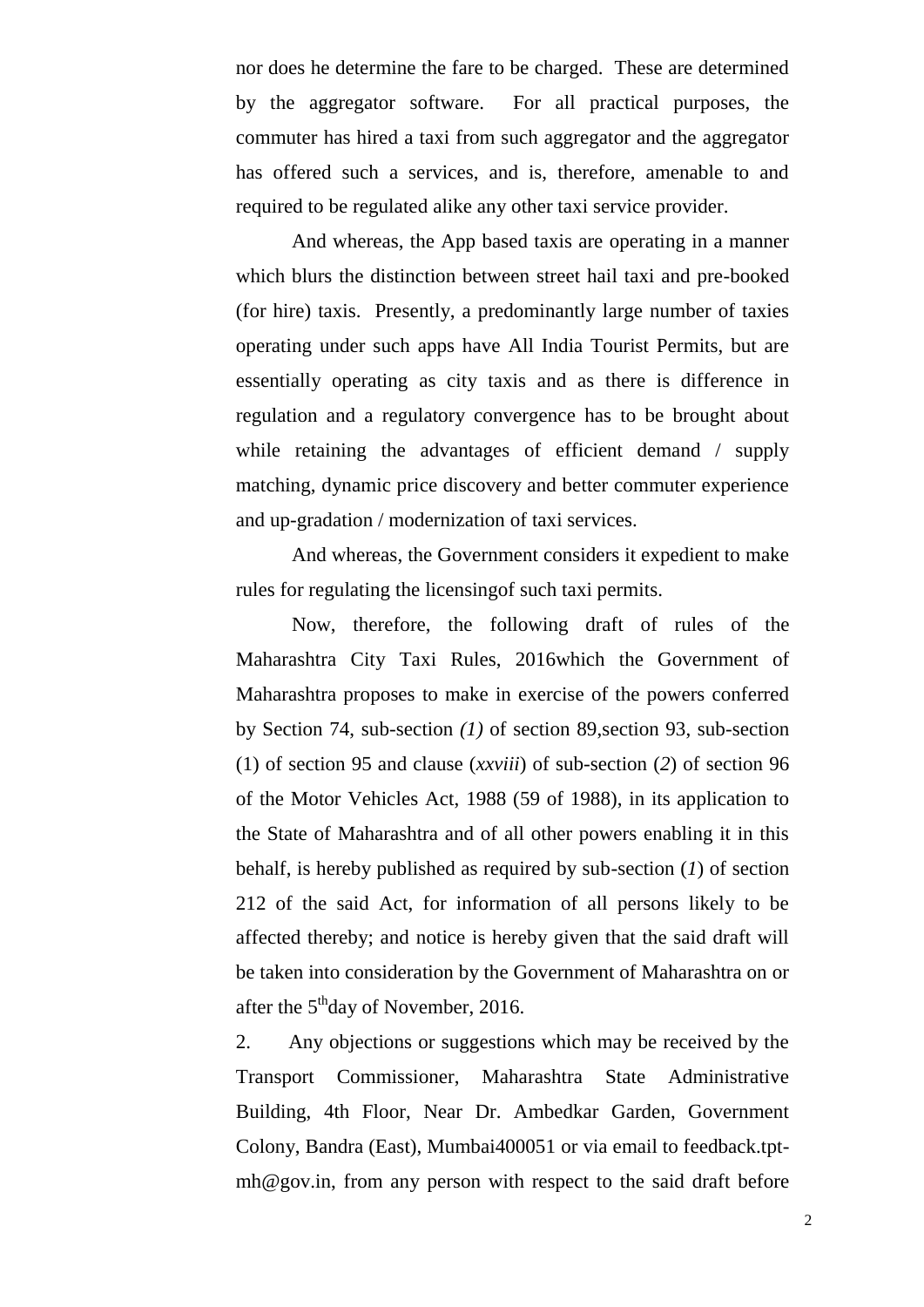the aforesaid date will be considered by the Government.

## **DRAFT RULES**

**1.** *Short Title and Application*.-*(1)* These rules may be called the Maharashtra City TaxiRules, 2016.

*(2)*These rules shall be applicable in the Mumbai Metropolitan Region and may be extended to such other areas as notified by the Government, from time to time.

**2.***Definitions*.- (1) In these rules, unless the context otherwise requires,-

(i) "Act" means the Motor Vehicles Act, 1988 (59 of 1988);

(ii) "Aggregator" means a person who is an operator or an intermediary / marketplace who canvasses or solicits or facilitates passengers for travel by a taxi or any other public service vehicle and who connects the passenger / intending passenger to a driver of a taxi or any other public service vehicle through phone calls, internet, web-based services or GPS/GPRS based services whether or not any fare, fee, commission, brokerage or other charges are collected for providing such services;

(iii) "Licence" means a Licence issued to an aggregator under these Rules;

(iv) "Licencee" means an aggregator who holds licence issued under these Rules;

(v) "Licensing Authority" means the Regional Transport Authority;

(vi) "Taxi" means a motor cabvehicle having valid permit under section 74 of the Act.

(2) Words and expressions used in these Rules and not defined herein shall have the same meanings respectively assigned to them in the Act and the rules made thereunder.

**3.***Licensee's Profile*.-(1) No person shall act as an aggregator unless he holds a license issued under these Rules.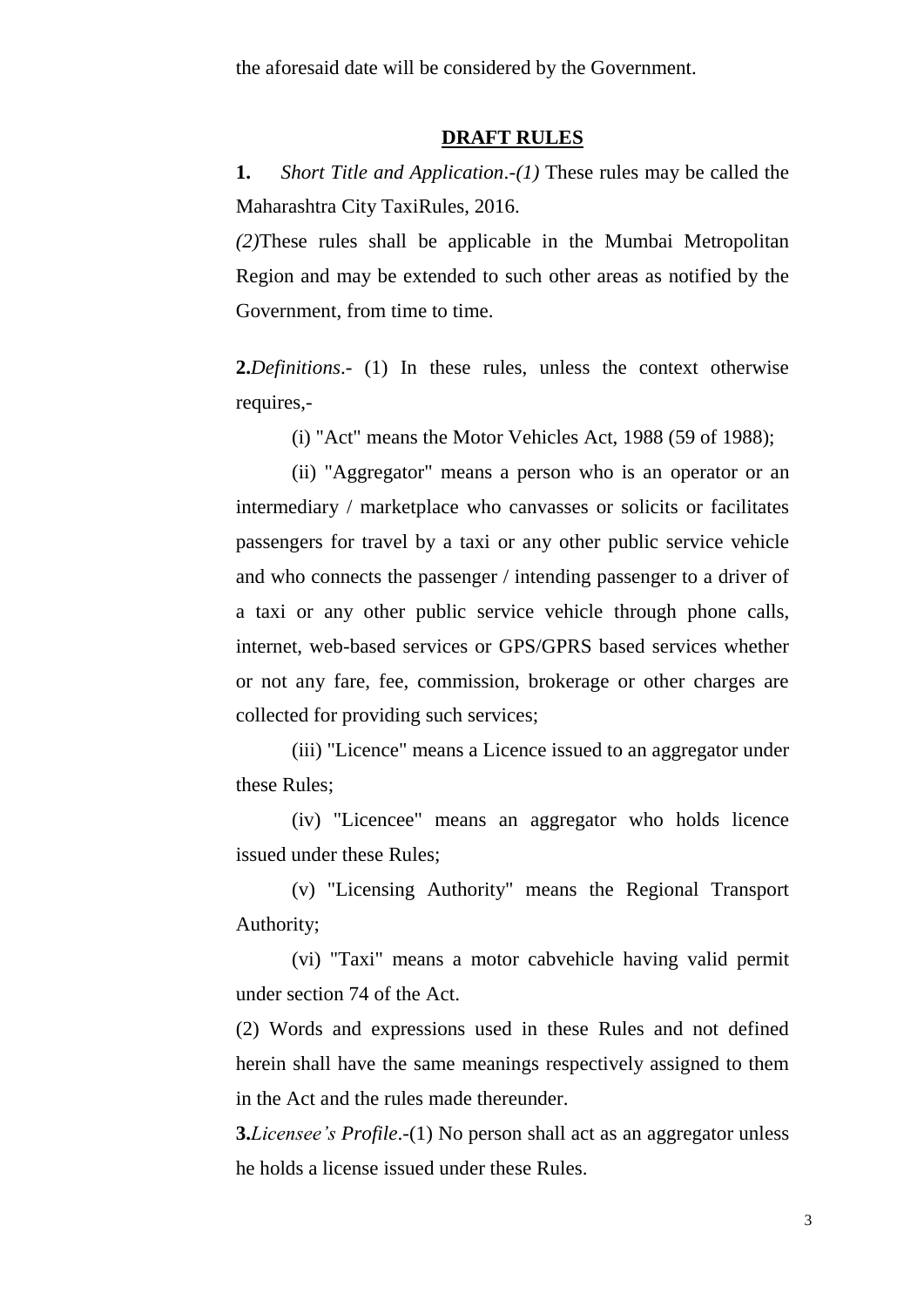(2) The licenceshall be granted to a firm registered under the Indian Partnership Act, 1932 (9 of 1932) or a company registered under the Companies Act, 2013 (18 of 2013).

(3) The licensee shall abide by all relevant statutes as may be applicable including the Motor Vehicles Act, 1988 and the Information Technology Act, 2000 and the rules made thereunder.

**4.***Operational Infrastructure*.- (1) The Licensee shall have a registered office in the area of its operation and details of its headquarter including telephone number, e-mail ID and details of office in-charge shall be providedat the time of application by the licensee to the concerned licensing authority and such other authorities as may be notified.

(2) The Licensee shall either maintain a call centre or operate as an aggregator through an authorized call centre or web portal or App, details of which shall be provided to the concerned licensing authority and such other authorities as may be notified.

(3) The licensee shall maintain a web portal containing all details of its ownership, registered address, services offered, fare structure, insurance liabilities, control room number, name and contact details of a duly appointed grievance redressal officer.

(4) The licensee shall ensure adequate mechanism for receiving customers' feedback and grievances.

(5) The licensee shall ensure mechanism for protecting the rights of women employees as stipulated under the Sexual Harassment of Women at Workplace (Prevention, Prohibition and Redressal) Act, 2013 (14 of 2013).

(6) The licensee shall maintain a 24 X 7 control room with adequate manpower.

**5.** *Vehicle Profile.-*(1) No Taxi shall be offered for hire through an aggregator who is not registered under these rules.

(2)The Licensee shall ensure that every Taxi has a valid fitness certificate issued under the Act. The licensee shall maintain a fleet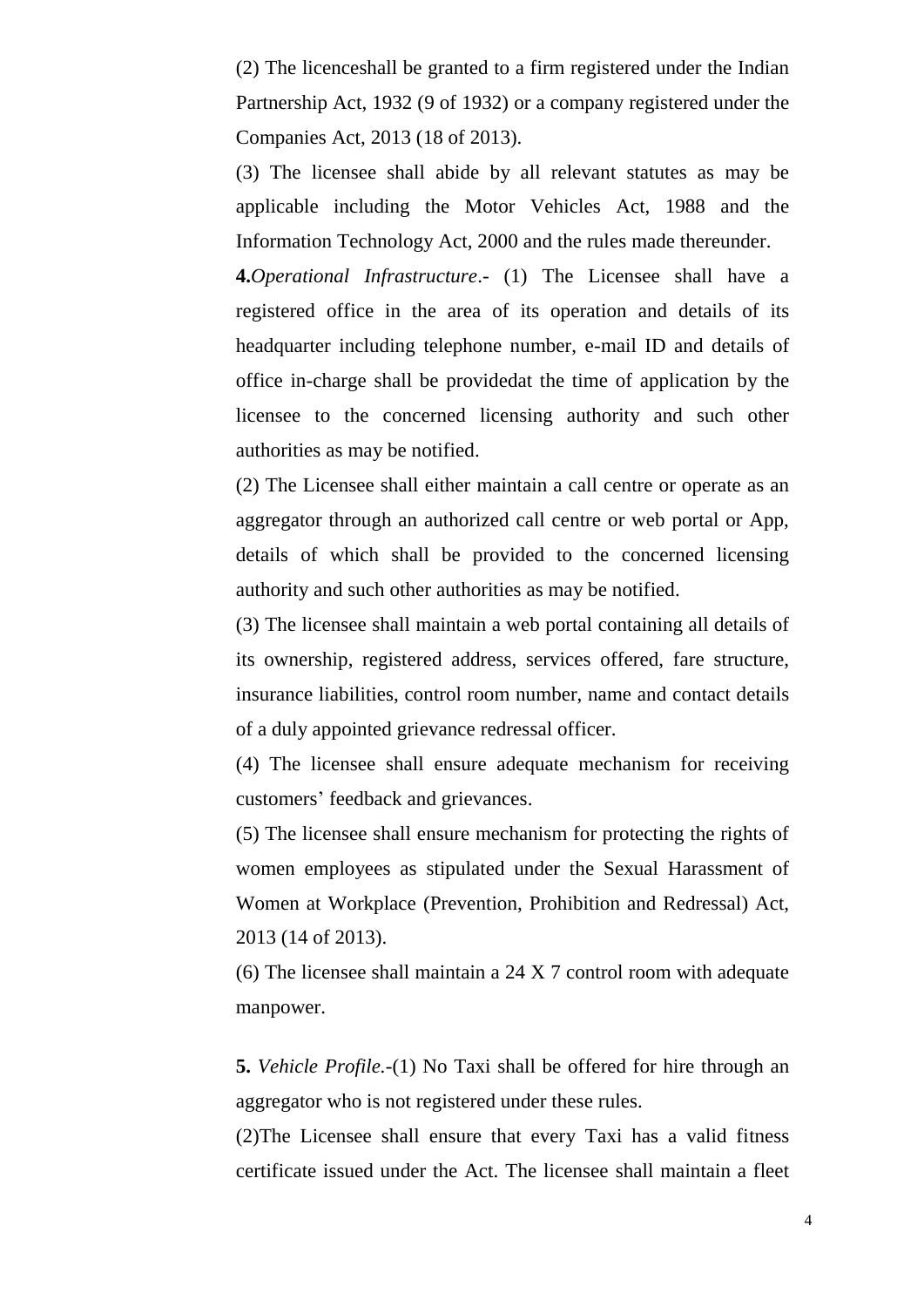of various types of taxis either owned or taken through an agreement with taxi permit holders. Each taxi shall have engine capacity of not less than 980 CC with seating capacity not exceeding seven including driver; provided that at least 50 percentof the total taxis attached to any aggregator shall have engine capacity of 1400 CC or more. Open type or non-hard top or fiber top vehicles are not allowed.

(3)The vehicles attached to any aggregator, shall be operated under a permit to be called the "App Based City Taxi Permit":

Provided that, if any existing vehicle operating under permit granted under section 74 of the Act is attached to any aggregator, then such vehicle shall be deemed to be operating under this permit. (4) Any person desirous of having City App Based Taxi Permit shall apply in the prescribed manner to the concerned Regional Transport Authority:

Provided that, it shall be open for such person to authorize any aggregator, through whom he intends to offer the services of the vehicle registered on such permit, to make an application on his behalf.

(5) The licensee shall ensure that each vehicle is equipped with temperature control device in proper working order:

Provided that,nothing in sub-rule (5) shall apply to Black and Yellow Taxiwhose services are offered on web application.

(6)Any vehicle operating under these Rules should be driven on clean fuel *i.e.*unleaded Petrol or CNG or LPG or Hybrid or Electrical (power rating of electric vehicle will be specified by the State Transport Authority). Such vehicle should meet emission standards as prescribed from time to time by the Transport Authority. If the services of any existing working vehicle operating under some valid permit are intended to be offered through any aggregator, then the said vehicle shall be converted to be driven on clean fuel as mentioned above, with in a period ofone year from the date of commencement of these rules.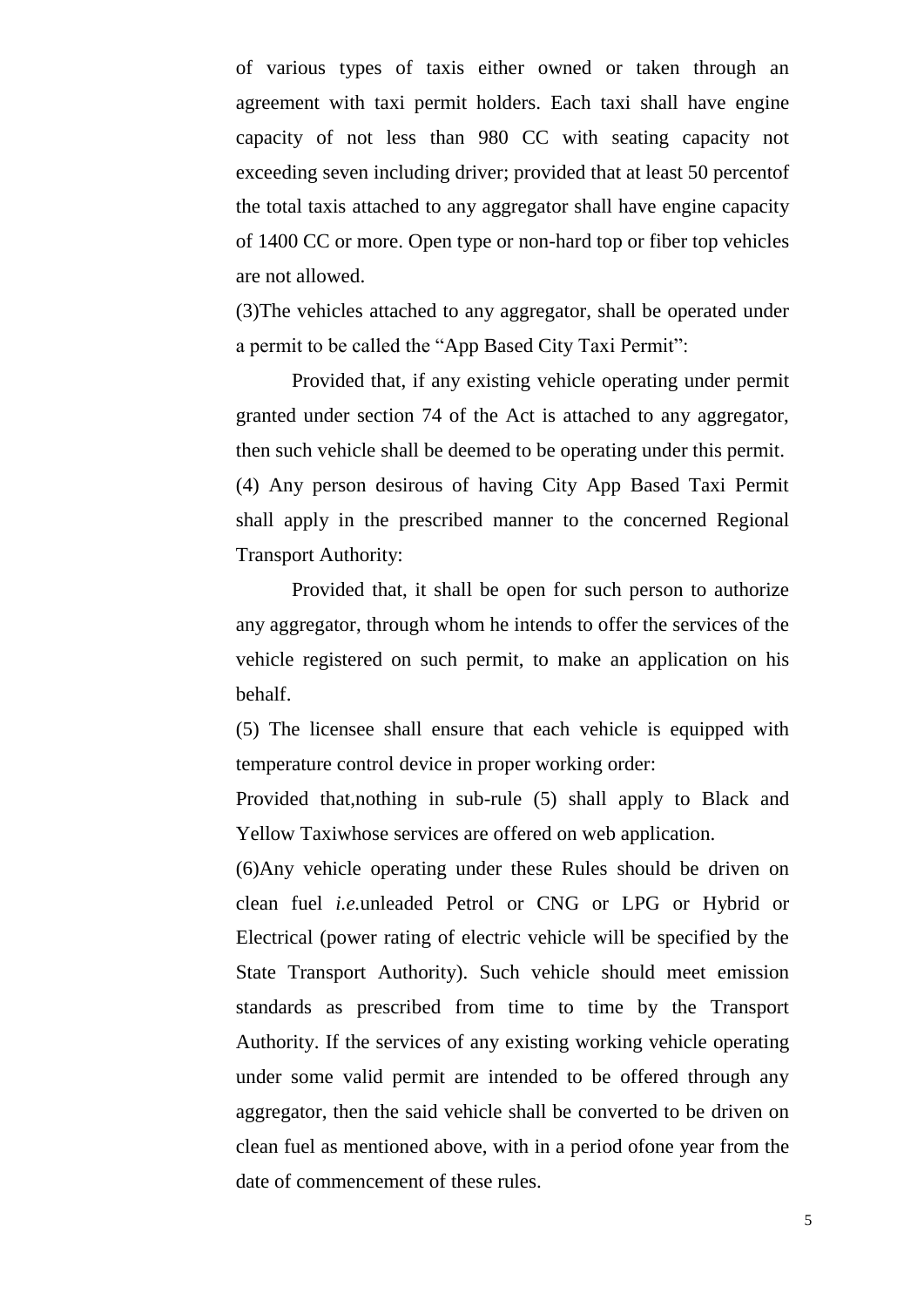(7)Each vehicle operating under this rules shall have either fitted in vehicle or separately in mobile application of the driver of the vehicle, GPS/GPRS based tracking device showing the path travelled and total distance covered. The device shall be in constant communication with the control room of the licensee while the taxi is on hire. In case of non-functioning of the said GPS/GPRS, the reason thereof shall be recorded by the licensee along with the duration during which the device was not functioning. The minimum specification of the devices shall be prescribed by the Transport Commissioner and may be changed from time to time.

(8)Such vehicle shall be suitably insured commercially as prescribed from time to time under the various laws applicable in India.

(9) The permit issued by the licensing authority shall be displayed at a prominent place in the vehicle.

(10) A separate colour scheme shall be as specified by the Government for all the taxis operating under App Based City Taxi Permitof the licensees under these rules:

 Provided that black and yellow taxis, cool cabs and taxis under previous schemes may continue with their present colours.

(11) Any vehicle operating under these Rules is allowed to carry advertisement in accordance with the guidelines issued by the Licensing Authority from time to time.

(12) Any vehicle operating under these Rules may be equipped with a mobile radio, Web or application platform based two way communication system of the licensee.

(13)Any vehicle operating under these Rules shall be equipped with a first aid box containing the articles specified in rule 192 of Maharashtra Motor Vehicle Rules, 1989.

(14)Any vehicle operating under these Rulesshould be replaced by a new vehicle on completion of twenty years or any period as may be specified by the State Transport Authority from time to time.

(15) The details containing the photograph of the driver, license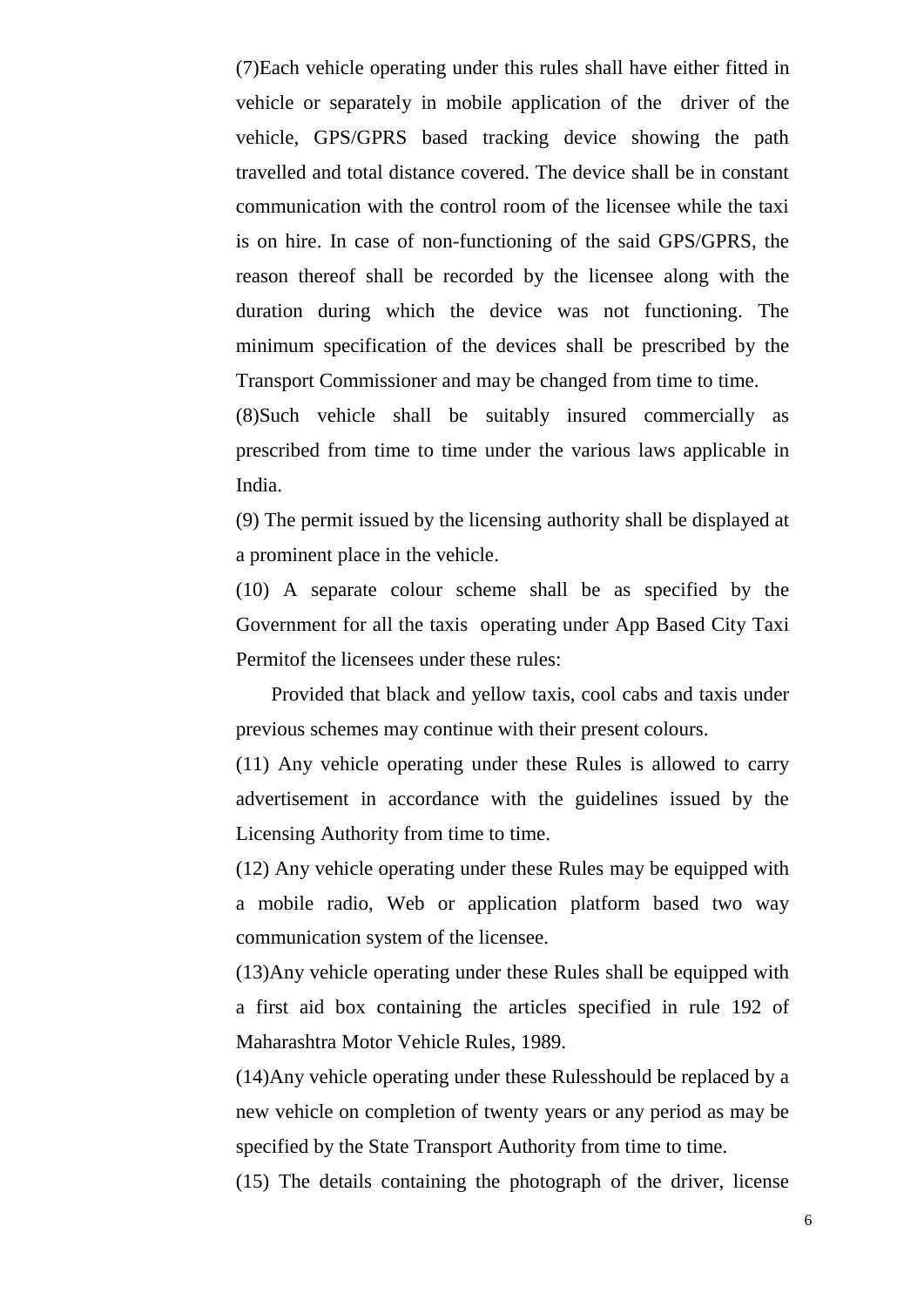number, Public Service Vehicle (PSV) Badge number and registration mark of the vehicle etc. shall be displayed prominently inside the vehicle, so that the same is directly visible to the passenger. These details shall also be made visible on the app and on the invoices issued to the customer.

(16)Helpline numbers of RTO, Police and Womens' Help line shall be prominently displayed inside the vehicle.

(17) No tinted glass or curtains or films shall be affixed on the vehicle.

(18) A feedback register easily accessible to the passenger shall be kept in the vehicle.

(19) The permit of the vehicle can be transferred in accordance with section 82 of the Act and Rules made there under.

(20) Vehicles operating under All India Tourist Permits issued under sub-section (9) of section 88 of the Act shall not be allowed to operate under theserules. However, such permit holders shall be allowed to convert the said permit to a permit under these Rules, provided that an application as provided in sub-rule (4) is made within three months from the date of commencement of these Rules. (21) Operators of the Fleet Taxi Service Scheme 2006, Phone/Fleet Taxi Scheme 2010 and Call Taxi Scheme 2010 shall be deemed to be aggregators under this scheme and also any permit granted/ used for vehicle operating under the Fleet Taxi Service Scheme 2006, Phone/Fleet Taxi Scheme 2010 and Call Taxi Scheme 2010, subject to payment of fees as prescribed, shall be deemed to be a permit granted under these Rules.

(22) The owner shall be free to convert, as per provisions of the Act or Rules governing the same from time to time, any vehicle operating under a permit granted under these Rules to a private category vehicle or a vehicle operating under Section 88 (9) of the Act.

(23) Any black and yellow taxi shall be freely allowed to get attached to any licensee under these Rules by informing the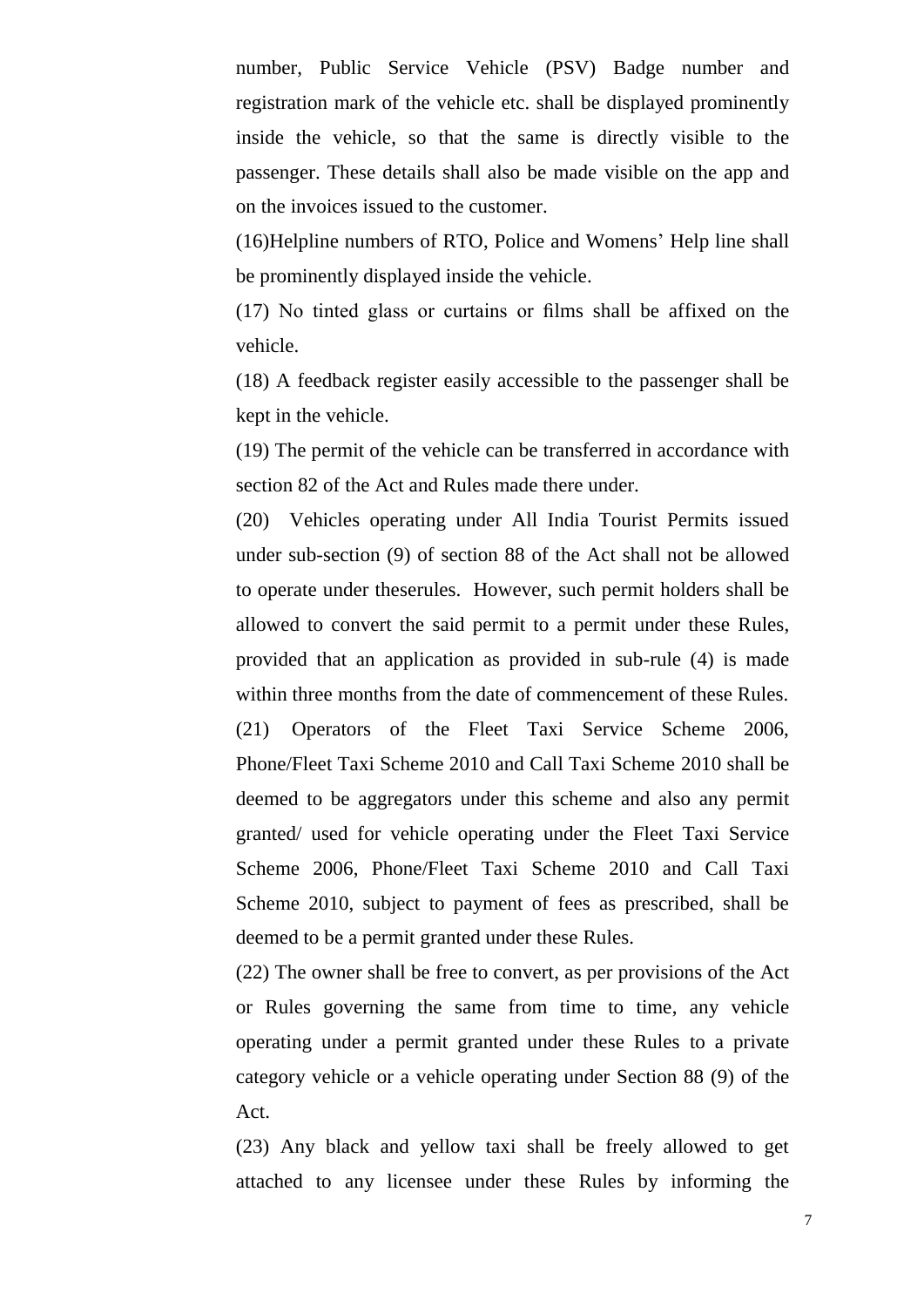concerned Regional Transport Authority and by affixing such roof light on the vehicle as may be specified by such Authority. The permit under which such vehicle operates shall be deemed to be a permit granted under these Rules. Such black and yellow taxi which is so deemedto be operating under these Rules shall be allowed to revert to operate under their original permit as regular hail taxi by intimating the concerned authority in that behalf, provided that such an intimation may be made only after at least one month of operation attached to any licensee.

(24) The permit and the vehicle thereon attached to any licensee under these rules shall be freely allowed to be transferred to any other licensee underthese rules, but only after at least one month of operation attached to the earlier licensee has elapsed.

**6.** *Arrangements For Services.-(1)* The licensee shall adhere to the provisions of the Act and the Rules framed thereunder and the terms and conditions as may be specified by the Authorities from time to time for operations under these Rules.

(2) Working hours of drivers are to be limited in accordance to the Motor Transport Workers Act, 1961 (27 of 1961).

(3) The licensee shall provide 24x7 services.

(4) The vehicles will be permitted to ply within the geographical limits of the licensing authority.

(5) The licensee‗s internet enabled application platform or digital based application platform, to be accessed by the passenger, shall display the following information for the passenger:

(a) The photo of the driver;

(b) Name, badge number, license number and mobile number of the driver;

(c) A photo of the vehicle with registration number;

(d) The applicable fare.

(6) The licensee shall ensure that at the end of every journey, a bill is generated and handed over to the passenger showing the distance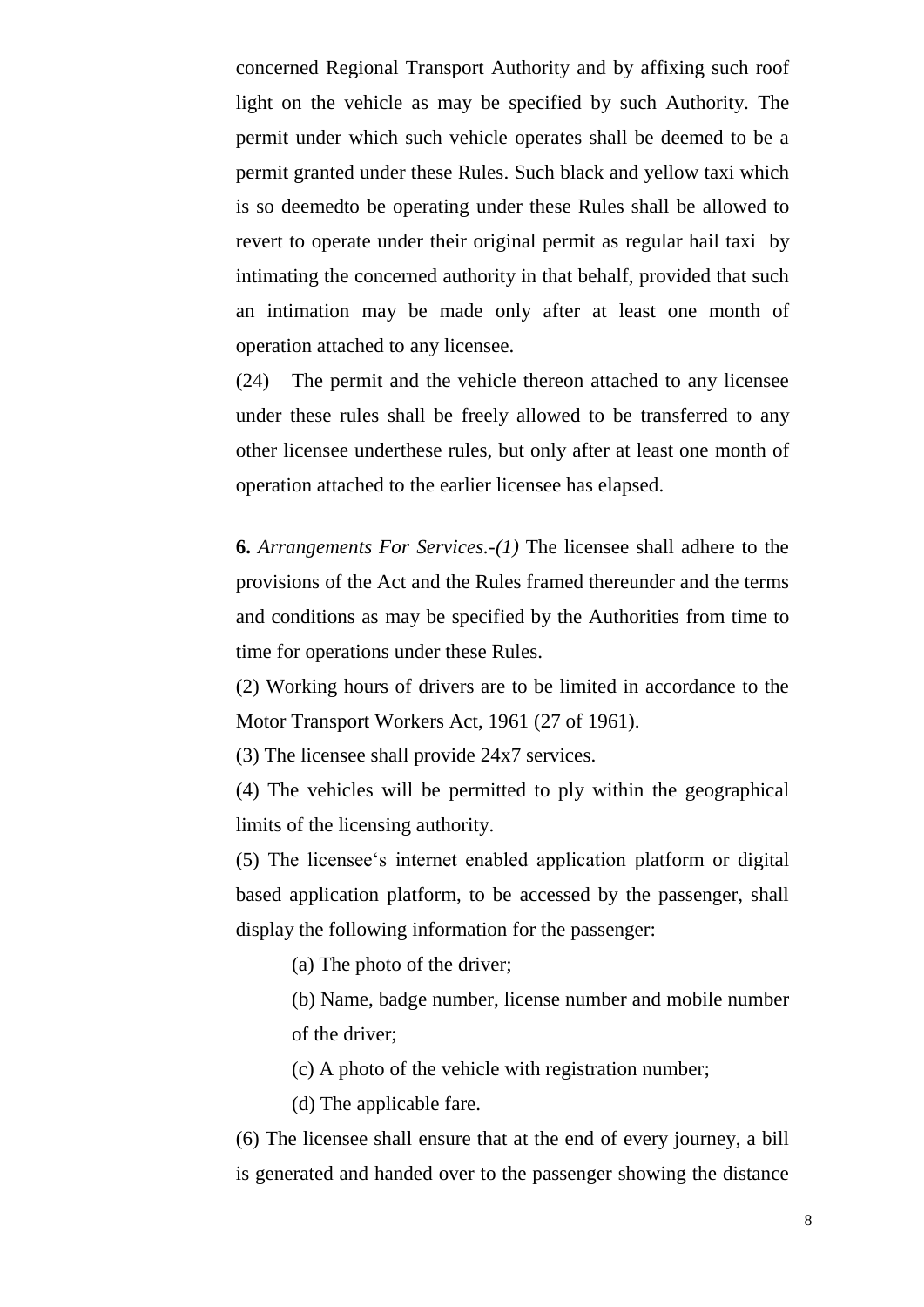travelled, unit rate, along with taxes. However, such bills may also be sent through email or any other electronic means. Copy of the bills should also be maintained either electronically or in physical form by the licensee for a period of three months or such longer period as may be prescribed.

(7) The licensee shall develop and include a feature in its mobile application that provides the passenger a facility to share their realtime location with upto 5 people within their safety network and to contact local police in case of an emergency.

(8) The passenger must have the option to submit their grievances on difficulties faced during the travel via the web or through the mobile app or service telephone number. The licensee is liable to resolve the grievance and inform the passenger within fifteen days.

**7.** *Driver's Profile*.- (1) The driver shall have a valid commercial driving license to drive a Taxi and a valid Public Service Vehicle Badge issued by the Licensing Authority.

(2) The driver shall have adequate knowledge of the roads and routes of the area of operation so that the passengers are not inconvenienced.

(3) The driver on duty shall be in uniform as approved by the Licensing Authority or as per company's design.

(4) The driver shall be of good moral character without any criminal record. Any person who has been convicted within the past seven years of driving under the influence of drugs or alcohol, or has been convicted at any time for any cognizable offence under the Code of Criminal Procedure 1973, including fraud, sexual offences, use of a motor vehicle to commit a cognizable offence, a crime involving property dispute and/or theft, acts of violence or acts of terror shall not be engaged by the licensee.

(5) The Licensee shall be responsible for quality of drivers, their police verification, and their conduct with passengers. The Licensee shall also ensure that the drivers are safe, reliable and trustworthy. Police verification shall be done at the time of induction and at the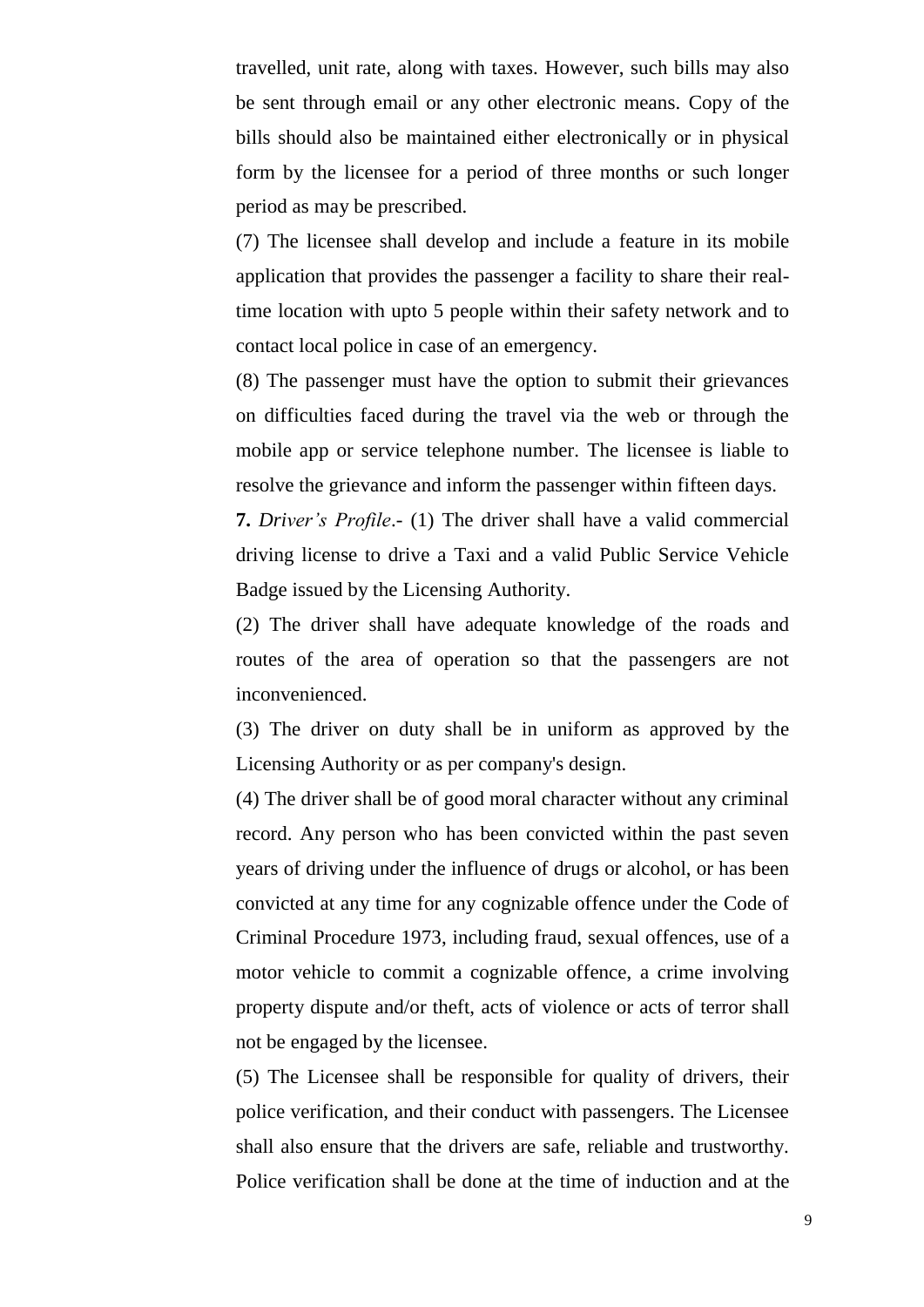time of renewal of driving licence.

(6) Information regarding ownership of vehicles and the profile of drivers including their verification by the Police shall be ensured by the licensee and shall be provided to the Licensing Authority as well as Traffic Police.

(7) lf the Licensee uses or causes or allows a vehicle to be used in any manner not authorized by the permit or provisions mentioned herein, the Licensee and the driver shall be jointly and severally responsible for any injury, harm, offence or crime committed by any person, including the driver.

(8) The driver shall always behave in a polite and courteous manner with the passenger.

(9) The licensee shall endeavour to hire as many women drivers as may be feasible.

(10) The licensee shall conduct structured refresher training programmes for its drivers including but not limited to safe driving skills, gender sensitization, passenger etiquette etc.

(11) The licensee shall ensure that the driver shall undertake such refresher trainings at least once in a calendar year. Such training programmes should be duly documented by the licensee.

(12) The licensee shall ensure that the driver undergoes an annual health checkup for ensuring his fitness to drive the vehicle.

(13) The driver will not pickup passenger by street hailing.

**8.** *Application for grant or renewal oflicence.-* (1) Any firm or companies may make an application for grant of license accompanied by processing fee of Rupees One lakh in the form of Demand Draft/Online payment in favour of Regional Transport Officer/ Dy. Regional Transport Officer (RTO/DyRTO) and payable at the headquarters of the RTO/DyRTO.

(2) Any licence granted under these rules shall be valid for a period of five years from the date of grant.

(3) The licence granted under these rules may be renewed for a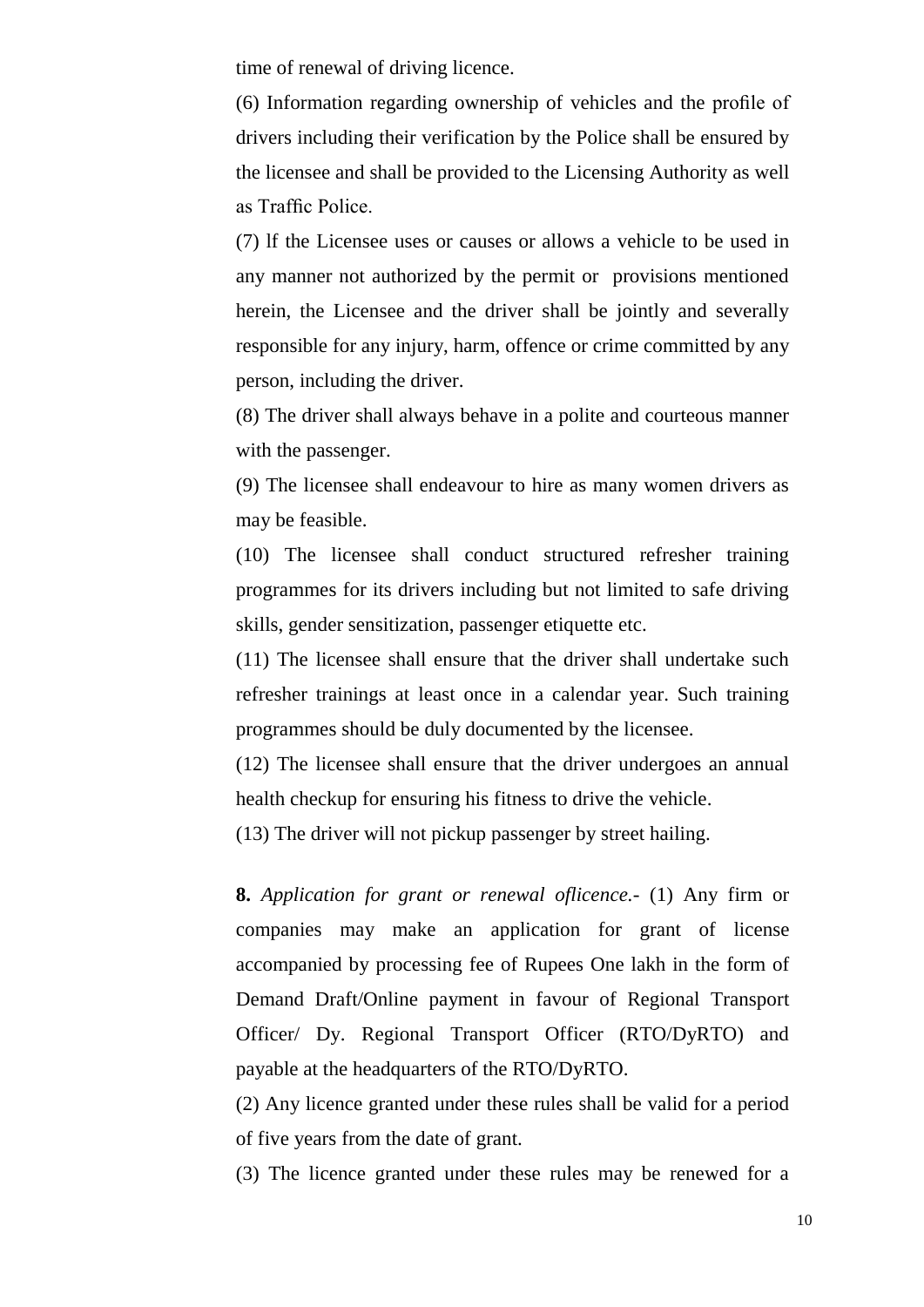period of five yearssubject to the satisfactory performance of the Licensee as per terms and conditions of these rules on an application at any time after completion of four and half years but not less than three months before the expiry of the license.

(4) If any of the conditions prescribed under these rules for grant or renewal of licence are not complied with by the applicant, the licencing authority may reject such application after giving the applicant a reasonable opportunity of being heard.

(5) On being satisfied that the applicant had complied with all the conditions prescribed for grant or renewal of the licence under these rules, the licencing authority shall issue a licence to the applicant or renew the same, as the case may be.

**9.** *Fees.-(1)*The Fee in respect of a licence shall be as mentioned in the Table below for each permit granted under section 74 of the Act.

| Sr. | Type of Vehicle                                           | Permit fees in |
|-----|-----------------------------------------------------------|----------------|
| No. |                                                           | rupees         |
|     | Motor Cab having engine capacity   25,000                 |                |
|     | less than 1400cc.                                         |                |
|     | Motor Cab having engine capacity $\vert 2,61,000 \rangle$ |                |
|     | 1400 cc or more.                                          |                |

(2) The permit fees paid in respect of permits under the Fleet Taxi Service Scheme 2006, Phone/Fleet Taxi Scheme 2010 and Call Taxi Scheme 2010, shall be set off from the permit fees prescribed and payable as above. Further, no fees shall be payable in respect of permits deemed to have been granted under Rule 5 (23) for operation of Black and Yellow taxis or coolcabs.

**10.** *Security Deposits.-* Applicant for a licence under these rules shall furnish security by way of a Bank Guarantee of rupees Fifty lakhs per 1000 vehicles or part thereof, to be attached to the said licensee, with validity period of five and half years, drawn in favour of the concerned Regional Transport Officer or Dy. Regional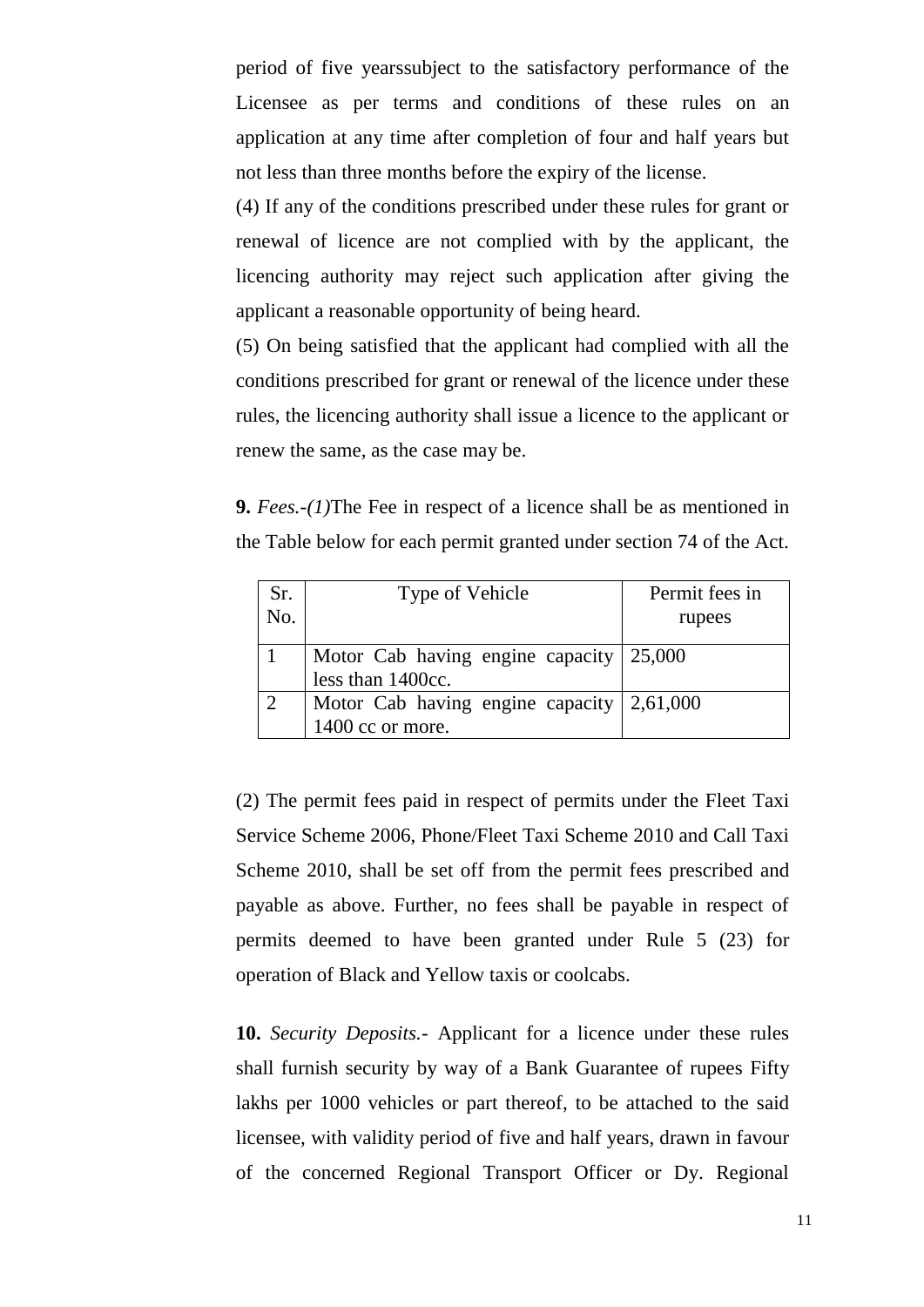Transport Officer.

**11.** *Fare.-*The licensing authority shall prescribe the minimum and maximum limit for rates of fare, with respect to vehicles operating under permits granted under these Rules, which will be decided as per type of vehicle; provided that no such limits may be prescribed for vehicles with engine capacity of 2000 cc or more.

**12.** *Induction Schedule.-* The licensee shall comply with the Induction schedule for vehicles as given below —

(i) 25% vehicles at the time of grant of licence.

- (ii) 50% vehicles within three months from grant of licence.
- (iii) 75% vehicles within six months from grant of licence.
- (iv) 100% vehicleswithin nine months from grant of licence.

Failure to adhere with the time line will entail a penalty fee of rupees 25,000per month for a period of additional six months and thereafter, the licensing authority will be free to revoke the license and forfeit the bank guarantee. The licensee shall submit a compliance report of induction within 7 days of the prescribed time.

**13.***Power of licensing authority to Suspendor Cancel the License.-* (1)The licensing authority may, after giving an opportunity of being heard to the licencee, suspend or cancel the licence, if,-

(a) the licensee has failed to comply with any of the terms and conditions of these rules; or,

(b) an employee of licensee or driverof vehicle attached to the licensee is guilty of any misbehavior or misconduct with any passenger; or,

(c) a complaint against the licensee by any passenger has been proved beyond reasonable doubt, the licensing Authority may suspend the license for a specified period or cancel the license.

(2) Where the Licensing Authority is of the opinion that having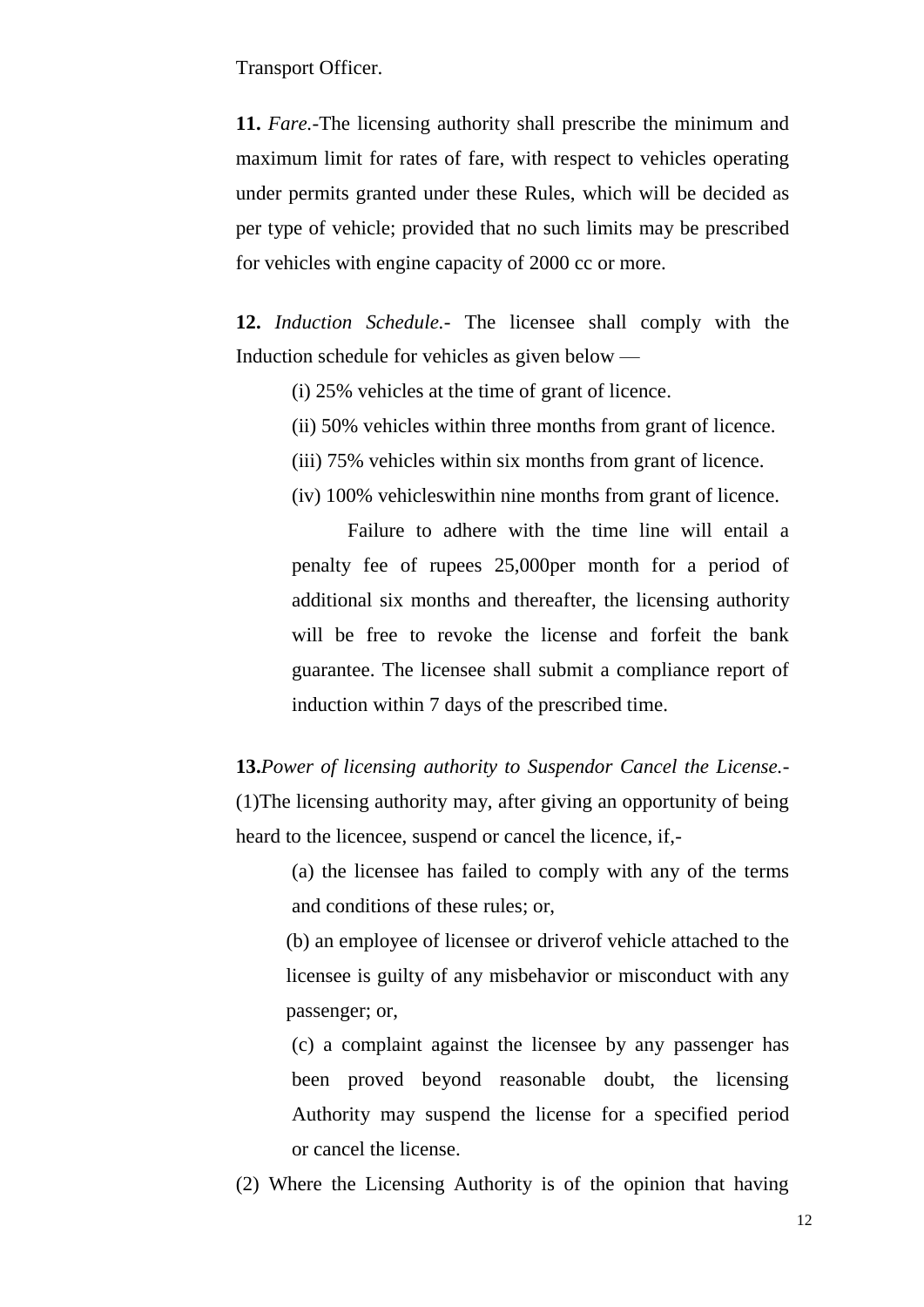regard to the circumstances of the case it would be necessary to cancel or suspend the license, and if the holder of the license agrees to pay a fine that may be imposed by the Licensing Authority, then notwithstanding anything contained hereinabove, the Licensing Authority may instead of suspending or canceling the license as the case may be, recover from the holder of the license the said fine. (3) When the license is suspended or cancelled, the holder of the license shall surrender the license to the licensing authority.

**14.** *Appeal.- (1)*The licencee aggrieved by any order of the licensing authority may within thirty days of the receipt of the order, make an appeal to the Maharashtra State Transport Appellate Tribunal.

(2) An appeal shall be in the form of a memorandum in duplicate setting forth the grounds of for the appeal and shall be accompanied by fee as may be specified by the Government.

## **15.***Miscellaneous.- (1)* The holder of a license shall –

(a)Intimate any shifting ofhis office to the licensingauthority.

(b)Keep the premises and all the records and registers maintained open for inspection at all reasonable times by the licensing authority or officers authorized by them.

(c) Submit from time to time to the department such information and return as may be called for.

(d) Display the License at a prominent place in its office.

(e) Maintain a serially numbered feedback register in all vehicles attached to it.

(2) The license shall not be transferred without prior written permission of the Licensing Authority.

(3) Any further continuation of permit/license of the existing licensees under the Fleet Taxi Service Scheme 2006, Phone/Fleet Taxi Scheme 2010 and Call Taxi Scheme 2010 shall be governed by the terms and conditions contained herein above.

(4) The Licensee may at any time surrender the license by prior